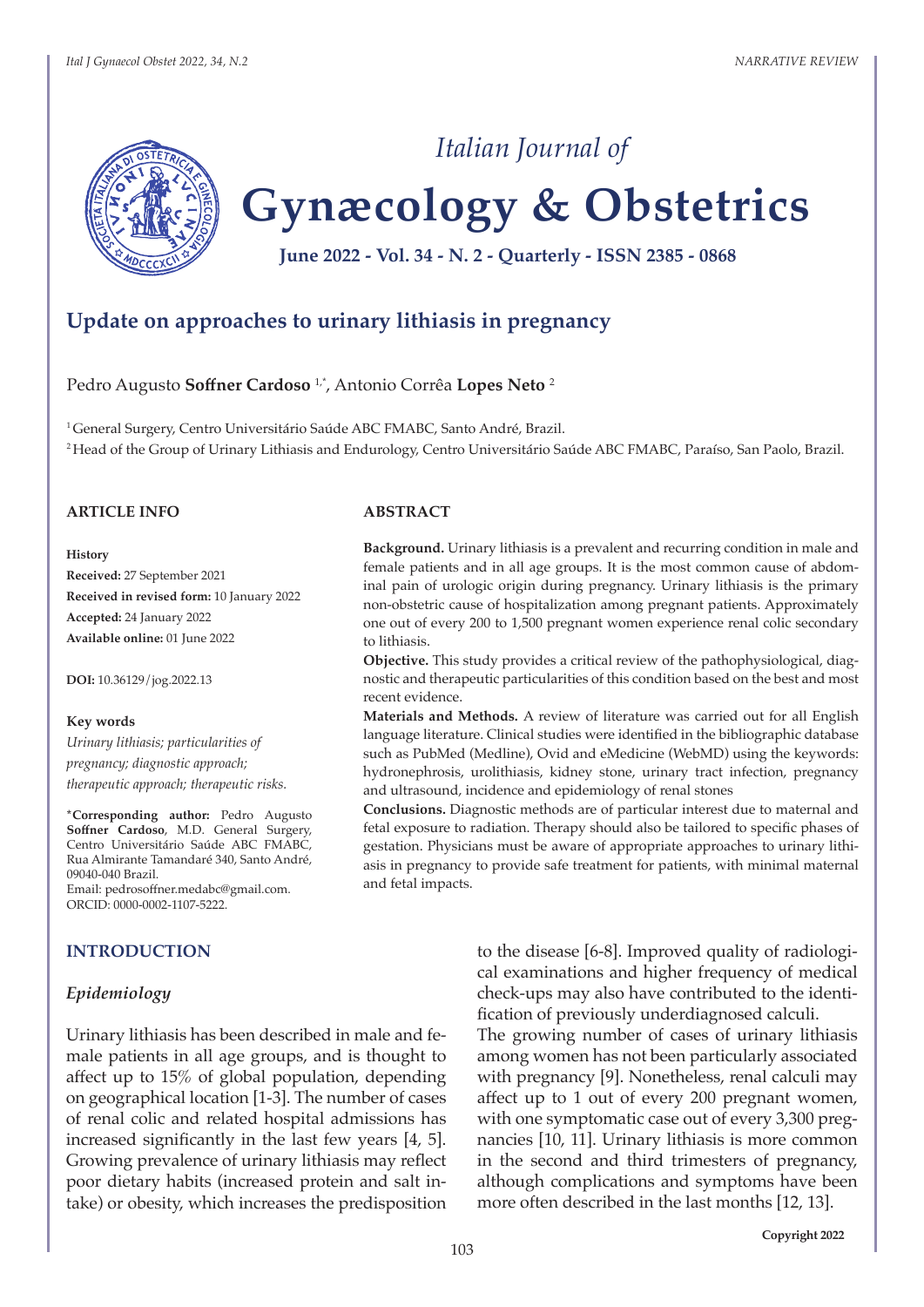# *Pathophysiology of lithiasis in pregnancy*

As in the population at large, family history of lithiasis, low fluid intake, obesity, diabetes and diets rich in sodium and red meat are important risk factors for lithogenesis, whereas appropriate hydration and intake of citrate and phytate are protective [14].

Several pregnancy-related anatomical and physiological genitourinary changes, especially urinary stasis in response to maternal hydronephrosis and changes in lithogenic factors, may impact stone formation [15].

During pregnancy, the kidneys are displaced cranially by the fetus and increase approximately 1 cm in size, due to enhanced vascularization and interstitial space enlargement [16].

Maternal hydronephrosis affects 90% of pregnant women [17]. Hydronephrosis signs and symptoms may interfere with appropriate diagnosis of obstructing ureteral lithiasis [18]. Hormone changes, such as higher serum progesterone levels, induce smooth muscle relaxation and decrease ureteral peristalsis, facilitating ureteral dilation. Mechanic factors, such as ureteral compression by the pregnant uterus, particularly on the right side [17], also contribute to this physiologic condition of pregnancy. Urinary tract dilation leads to urinary stasis, facilitating crystallization and calculus formation. Maternal changes in lithogenic factors involve a dichotomy. On the one hand, hemodynamic changes increase filtration of calcium, sodium and uric acid [19], leading to hypercalciuria. Together, hypercalciuria and enhanced intestinal absorption of calcium due to higher placental production of 1.25-(OH)2 vitamin D, increase the odds of calculus formation. On the other hand, significantly higher urinary pH interferes with renal excretion of citrate, magnesium, uromodulins, nephrocalcin and glycoproteins, which inhibit urinary crystallization and hence calculus formation [12, 16, 20].

According to most studies, the composition of calculi affecting pregnant and non-pregnant women is similar. Still, Ross *et al*. reported higher prevalence of calcium phosphate (hydroxipatyte) calculi during pregnancy (74% and 26%, calcium phosphate and calcium oxalate calculi, respectively) [17]. This is thought to reflect hypercalciuria and higher urinary pH during pregnancy, with resultant urinary supersaturation for brushite and formation of calcium phosphate calculi [12,21]. In pregnant women, lithogenesis clearly has peculiar, pregnancy-related characteristics.

## **METHODS**

A review of literature was carried out for all English language literature. We consulted international databases such as PubMed (Medline), Ovid and eMedicine (WebMD), Cochrane Database of Systematic Reviews and Scielo, with the following terms and their combinations: hydronephrosis, urolithiasis, kidney stone, urinary tract infection, pregnancy and ultrasound, incidence and epidemiology of renal stones. We included all available article published until 2020 in English, with priority for articles after the year 2000, inclusive systematic reviews, meta-analyzes and randomized clinical trials, opinion of experts and editorials. We found 153 records from the preliminary bibliographic search. After the elimination of duplicates and after the excluding the works that were manifestly irrelevant, we carefully examined the 96 most recent or significant papers as it appears below. Exclusion criteria included: articles published in other languages, excluded English language; non-medical articles.

# **DIAGNOSTIC INVESTIGATION**

## *Clinical and laboratory investigation*

The physiologic, pregnancy-related ureteral dilation may facilitate the migration of renal calculi, leading to ureteral obstruction and renal colic [21]. In patients with urinary tract dilation, ureterolithiasis must be distinguished from physiologic hydronephrosis and/or pyelonephritis, which may occur in isolation or result from the first two conditions [22]. Affected patients often present with flank or abdominal pain (85%), microscopic or macroscopic hematuria (95% and 20%, respectively), pyuria (42%), and worsening of lower urinary tract symptoms [23, 24]. However, flank pain and microscopic hematuria may occur during normal pregnancy. Therefore typical clinical signs and symptoms of urolithiasis may be misleading in pregnant women [25, 26].

An estimated 28% of pregnant women with urinary calculi are incorrectly diagnosed as appendicitis, early placental abruption, or diverticulitis, due to diagnostic difficulties [24].

Ancillary laboratory tests may contribute relevant diagnostic information. Serum creatinine levels, complete blood count and C-reactive protein are particularly important for kidney function assessment and investigation of systemic infections [13].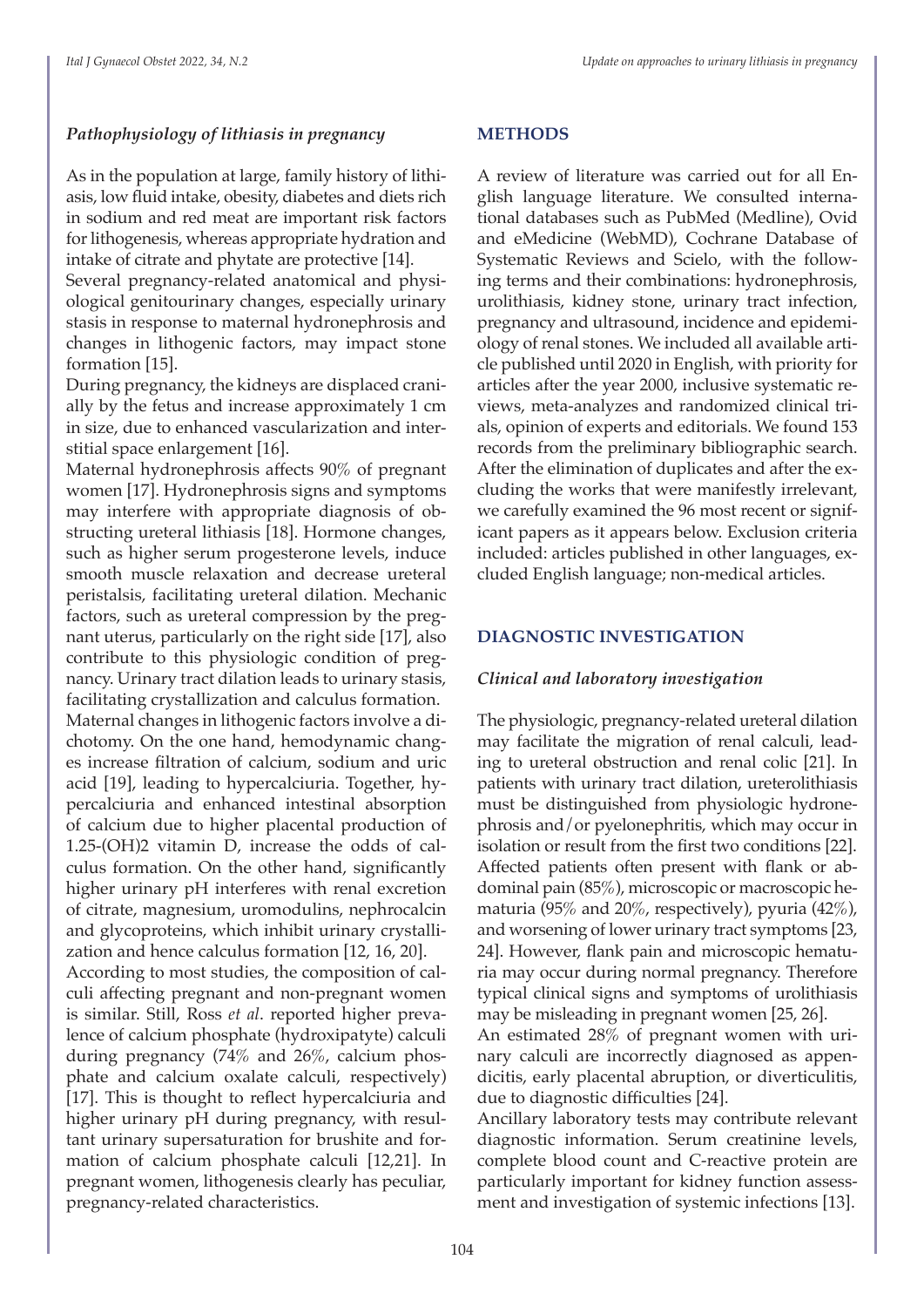# *Imaging*

Radiologic examinations may have negative impacts on fetal development. Therefore, careful cost-benefit analysis should precede the use of such diagnostic modalities. Gestational age, level of radiation emission associated to the selected radiologic modality, and exposure to intravenous contrast agents must be accounted for, among other factors. The American Urological Association (AUA), the European Association of Urology (EAU) and the American College of Radiology (ACR) recommend ultrasonography (USG) as the first-line imaging modality in pregnant patients [27, 28] to protect the fetus against teratogenic risks associated with radiation exposure [10, 29]. However, in spite of high specificity (90%), the sensitivity of this method for ureterolithiasis diagnosis is rather low (11-24%) [30]. In USG, calculi appear as echogenic foci with posterior acoustic shadowing, often associated with ureteral dilation [31]. Several measures have been proposed in an effort to improve the diagnostic accuracy of USG, such as investigation of intravesical ureteral jets, transvaginal sonography and renal arterial resistance index (RI) measurement using Doppler US [15]. Shokeir *et al*. have shown that RI does not change in response to physiologic hydronephrosis. In contrast, RI increases significantly in cases of dilation induced by acute ureteral obstruction. Hence, RI measurement may contribute to diagnostic accuracy in pregnant women with suspected urolithiasis [32].

Transvaginal USG may also enhance diagnostic sensitivity for detection of distal ureteral calculi, and differentiation between ureteral obstruction and physiological hydronephrosis. However, limited availability, logistic issues and need of an experienced examiner may preclude widespread use of USG [31, 33].

Magnetic resonance imaging (MRI) is an alternative to computed tomography in cases with inconclusive USG findings, since indirect signs suggestive of calculi, such as ureteritis, incomplete filling of the ureteral lumen and perinephric leakage or edema can be detected on MRI [34].

According to the AUA and the EAU, MRI should be the second line-imaging modality in pregnant patients [27]. Use of gadolinium is indicated for enhanced visualization in most cases. Teratogenic effects of this contrast agent have been demonstrated in animal but not in human studies. For this reason, the American College of Obstetricians and Gynecologists (ACOG) still recommends gadolinium-enhanced imaging in cases in which benefits clearly

outweigh potential risks [35]. Magnetic resonance imaging also allows the investigation of non-urological conditions with similar symptoms [15].

In spite of slightly higher predictive value for urolithiasis diagnosis in pregnant women (80% *versus* 77%, for MRI and USG, respectively), the cost-benefit relation does not support widespread use of MRI [33]. A new MR urography protocol using Half-Fourier Single Shot Turbo Spin-Echo (HASTE) has been developed to improve the diagnostic accuracy of MRI and good results have been reported. In a prospective study conducted by Regan *et al*., MRI was as accurate as unenhanced helical CT in detecting acute obstruction by ureteral calculi and more accurate than CT in detecting signs suggestive of obstruction, such as perinephric fluid collection [36, 37].

Computed tomography (CT) is the imaging modality of choice for investigation of lithiasis in the general population. This method should be avoided in pregnant patients, particularly in the first trimester of pregnancy, due to high radiation emission and potential teratogenic effects [38]. The different radiations emitted by the imaging methods are summarized according to **Table 1**. However, according to the ACOG, radiation doses smaller than 50 mGy (< 5 rad) are not associated with fetal anomalies or pregnancy loss [39]. Subtle effects may result from early exposure to radiation doses between 50 mGy and 100 mGy (5-10 rad). Doses higher than 100 mGy (> 10 rad) are associated with risk of spontaneous abortion and fetal malformations in women with gestational age of more than 3 weeks [18].

Low-dose and ultra-low-dose CT [33] (< 3.5 mSv and < 1.9 mSv, respectively) are feasible diagnostic alternatives. In theory, such low doses allow safe use of this imaging modality in pregnancy, in spite of theoretical concerns regarding stochastic effects, including late hematologic malignancy [29, 33]. High sensitivity and specificity  $(> 96\%)$  and positive predictive value (up to 99%) have been reported in studies investigating the use of low-dose CT for urinary lithiasis diagnosis in non-pregnant individuals [18]. The 2017 ACOG consensus supports the use of CT in selected cases, or when USG and MRI are not readily available, based on the premise that typical CT radiation doses fall below exposure levels associated with fetal harm [40]. In line with ACOG guidelines, the AUA recommends low-dose  $\leq 5$ mGy) CT assessment of women in the second or third trimester of gestation in cases with inconclusive USG findings. **Figure 1** provides a suggestion for diagnostic investigation.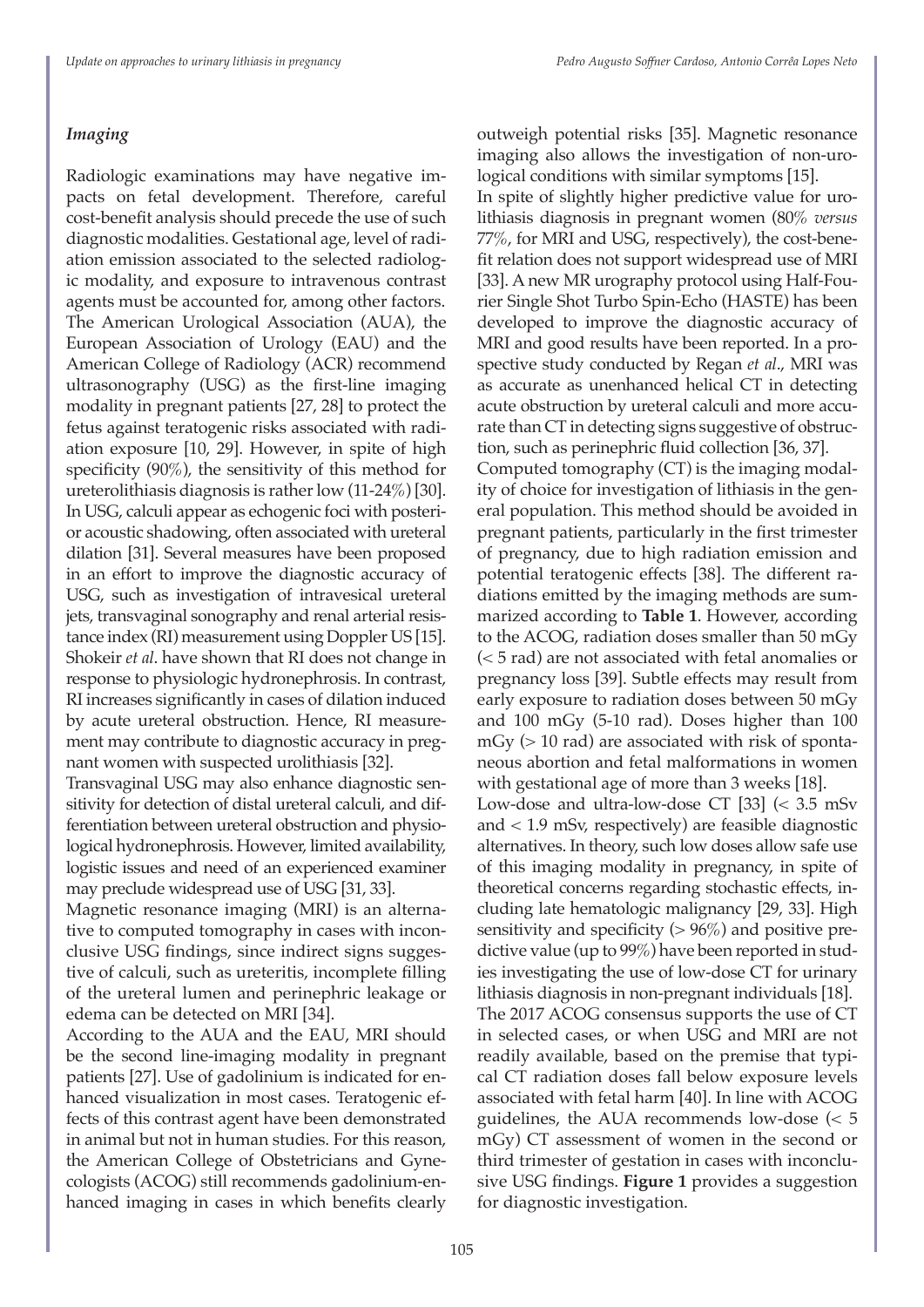#### **MANAGEMENT: RISKS AND PARTICULARITIES**

#### *Clinical management*

In obstetric patients, the lesser the medical or surgical intervention, the lower the risk of maternal and fetal harm. Whenever possible, conservative management should be the first line of treatment for urinary lithiasis. Upper urinary tract calculi smaller than 10 mm tend to be spontaneously eliminated in 70% to 80% of pregnant patients. Pregnancy-related physiological changes, such as higher glomerular filtration rate and hydronephrosis, translate into higher rates of spontaneous elimina-

| Table 1. | Radiation doses from different radiologic imaging modalities [33]. |  |  |  |  |  |
|----------|--------------------------------------------------------------------|--|--|--|--|--|
|----------|--------------------------------------------------------------------|--|--|--|--|--|

| Imaging study         | <b>Radiation Dose (mGy)</b> |
|-----------------------|-----------------------------|
| <b>USG</b>            | 0                           |
| Intravenous pyelogram | $1.7 - 10$                  |
| X Ray                 | $1.4 - 4.2$                 |
| CT (Conventional)     | $8 - 49$                    |
| CT (Low-dose)         | < 7                         |



**Figure 1.** *Diagnostic investigation of ureteral lithiasis in pregnant patients.* \*Symptomatic: flank or abdominal pain, microscopic or macroscopic hematuria, pyuria, and worsening of lower urinary tract symptoms; \*\*Complications: deterioration of kidney function, signs of infection, high renal arterial resistance index (Doppler US), absence of intravesical ureteral jets; \*\*\* Laboratory: Complete Blood Count, Sodium, Potassium, Urea, Creatinine, Urinalysis, Urine culture.

tion in pregnant relative to non-pregnant women (81% *versus* 47%, respectively) [12, 21, 23].

However, other conditions requiring immediate intervention must be ruled out prior to selection of a watchful waiting approach. These conditions include urinary tract infection due to obstruction by calculi, intractable pain in spite of clinical management and intense analgesia, acute kidney failure in response to bilateral obstruction, pregnant patients with solitary kidney, and increased frequency of early uterine contractions [13]. Retrospective studies demonstrated renal colic and related complications have been associated with higher risk of prematurity, premature rupture of membranes, low birth weight, preeclampsia, preterm labor, and infant mortality [35].

The selection of medications for conservative management of ureteral lithiasis is based on two pillars: pain management and expulsive therapy.

In pregnant patients, appropriate analgesia must be guided by pain intensity. Oral analgesics, such as paracetamol with codeine, hydrocodone or oxycodone, should be offered first. Non-steroidal anti-inflammatory drugs - the first line of treatment in non-pregnant women - should be avoided due to potential fetal adverse events [17]. Patients should also receive appropriate fluid therapy and antiemetics, as needed [35].

Alpha-1 blockers are the most commonly used agents in expulsive therapy. These drugs have been originally developed for benign prostate hyperplasia and are used off-label to inhibit ureteral smooth muscle contraction, to facilitate the passage of calculi into the bladder [41-43]. The fact that this drug has not been formally approved for use in pregnant women by the Food and Drug Administration (FDA) (Category B) must be emphasized [44]. Successful elimination of calculi following administration of tamsulosin has been reported, with no negative impacts on APGAR scores and mean birth weight [45]. However, in a study conducted by Mervak *et al*., in 2019, short-term use of tamsolusin in the second and third trimesters of pregnancy was not effective in eliminating ureteral calculi. Moreover, fetal safety concerns regarding of off-label use of this drug during pregnancy have been raised.

In the past, calcium channel blockers were used in expulsive therapy in cases of ureteral lithiasis. However, with the advent of alpha-blockers, these drugs are no longer indicated. Calcium channel blockers are thought to be safe in pregnancy and have been approved by regulatory agencies, such as the FDA, for treatment of gestational hyperten-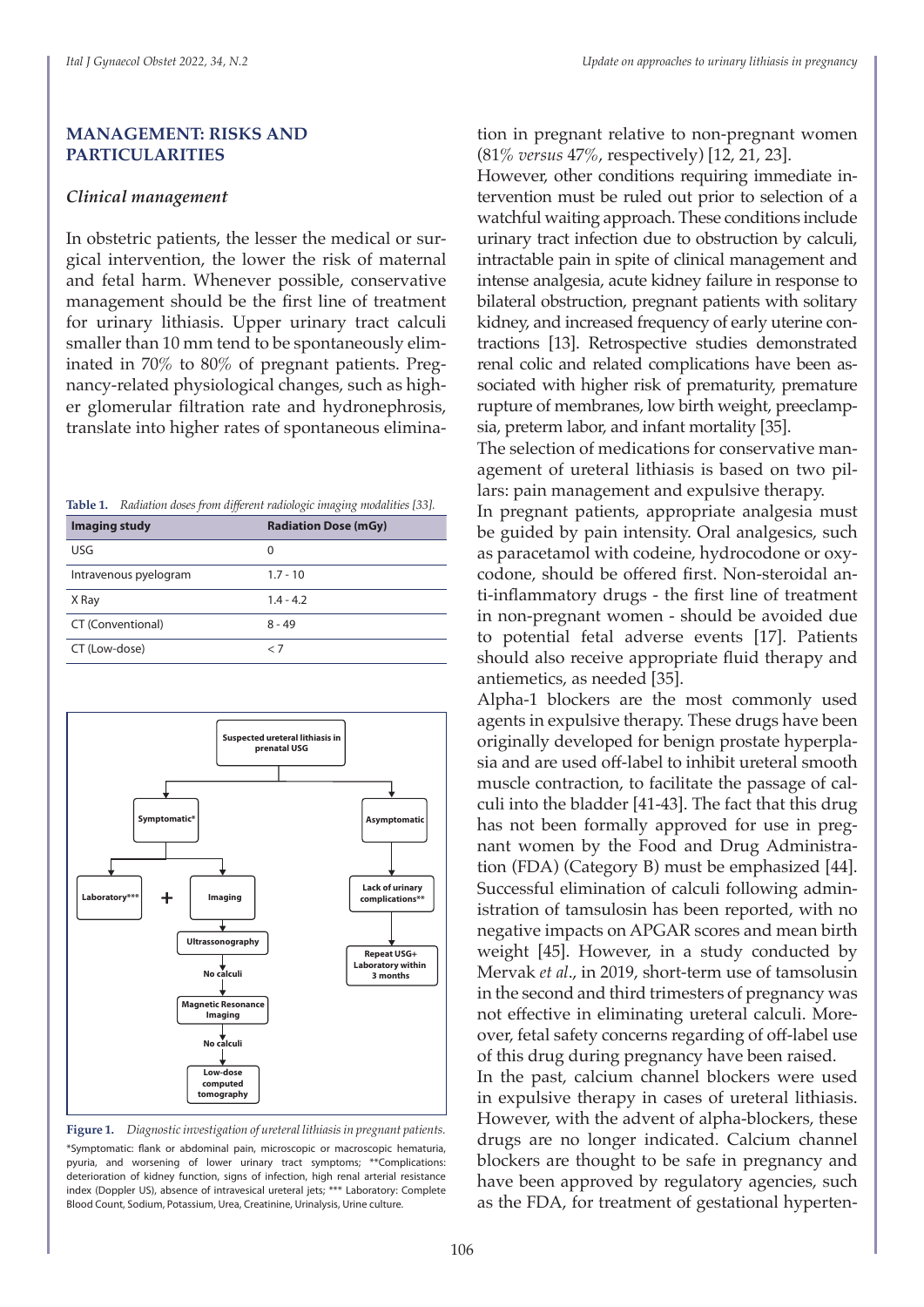sion and preterm labor [10]. Hence, these drugs may be a safe alternative to alpha-blockers.

Pregnant women with symptomatic urolithiasis carry a significant risk of secondary urinary infection, which occurs in 52.4% of cases [13]. In cases with urinalysis or clinical findings suggestive of infection, successful management with antimicrobials and appropriate patient follow-up is often indicated, and maternal mortality has not been reported [11]. The range of safe antimicrobials for use in pregnancy is limited and include penicillins, cephalosporins and erythromycin, whereas aminoglycosides, tetracycline, chloramphenicol, fluoroquinolones, and sulfonamides are contraindicated [46].

## *Surgical management*

Surgical management during pregnancy raises maternal and fetal vitality concerns due to surgeryand anesthesia-related morbidity. Still, surgical intervention should be immediately indicated in special cases of ureteral lithiasis with intractable pain, signs of infection, kidney function impairment, solitary kidney, unsuccessful watchful waiting, persistent vomiting, calculi larger than 1 cm, bilateral obstruction or obstetric complications [10]. In such cases, interventional treatment of urinary lithiasis is an emergency surgical procedure. Double-J catheter insertion and percutaneous nephrostomy are equally effective for alleviation of ureteral obstruction [17, 47]. However, high rates of incrustation have been reported following insertion of double-J catheters during pregnancy, possibly due to excessive urinary excretion of phosphate and calcium oxalate [48]. Hence, these catheters should be replaced every 4 to 6 weeks to prevent obstruction and calcification [49]. Strategies aimed to prevent high calcification rates have been investigated. In a clinical study by Takahashi *et al*., lower incrustation rates have been reported following short-term use of the Tria Ureteral Stent with PercuShield and the Polaris Ultra Ureteral Stent with HydroPlus. These catheters share a similar anti-incrustation strategy consisting of hydrogel coating of stent surfaces. Hydrogel-coated surfaces accumulate water in their polymeric network, and act as a superficial protection against hydrophobic bacteria and crystal deposition [50]. In spite of promising short-term results, longer and more detailed studies are warranted. Nephrostomy is an uncomfortable urinary diversion procedure with greater morbidity. However, this intervention promotes prompt alleviation of

the obstruction without catheter manipulation, and is therefore beneficial in cases associated with urinary infection [15].

Need of double-J catheter replacement and transient desobstruction (*i.e*., need of a second surgical intervention for calculus removal) are inconvenient for pregnant patients. Technical and material advancements in endurology led to safe and effective resolution of ureteral lithiasis using ureteroscopy. Stone-free success rates ranging from 73% to 100%, with no need of multiple procedures, have been reported [25, 46]. As per ACOG guidelines, ureteroscopy should be performed in the second trimester of pregnancy to prevent fetal development compromise in the first trimester, and the risk of preterm birth in the third.

Ureteroscopy does not seem to require longer anesthesia and fluoroscopy time relative to double-J catheter insertion, and is associated with low rates of induced preterm labor [51]. Given the high incrustation rates and the need to replace catheters every 4 weeks, ureteroscopy may be a more economical therapeutic alternative across all gestational ages [52]. Shu-Tao Tan *et al*. demonstrated maternal-fetal safety and a success rate in the treatment of stones with ureteroscopy of 87%. This makes us evaluate this procedure as a great alternative for the treatment of ureteral stones in pregnancy [53]. Despite the paucity of literature addressing the outcomes of ureteroscopy in pregnancy, the procedure is thought to be feasible, safe and effective in experienced hands [54].

Extra-corporeal lithotripsy (ECL) and percutaneous nephrolithotripsy (PCNL) are widely used to treat urinary lithiasis in the population at large. However, these methods are contraindicated in pregnant patients. Shock waves used in ECL are associated with higher risk of abortion and early placental abruption [55]. Need of general anesthesia, use of fluoroscopy and difficulties associated with patient positioning justify the contraindication of PCNL in pregnant patients [48].

Lead aprons, proper fluoroscope positioning, lowdose settings and beam collimation may be used to minimize radiation-related concerns in endurological interventions [15]. Procedures may even be performed under ultrasound guidance (i.e., without fluoroscopy) if needed. The follow-the-wire technique is a recent therapeutic alternative. In this method, two guide wires are used for appropriate ureteroscope introduction. High success rates (88%) and only two complications have been reported in a recent meta-analysis evaluating 116 follow-the-wire procedures [56, 57].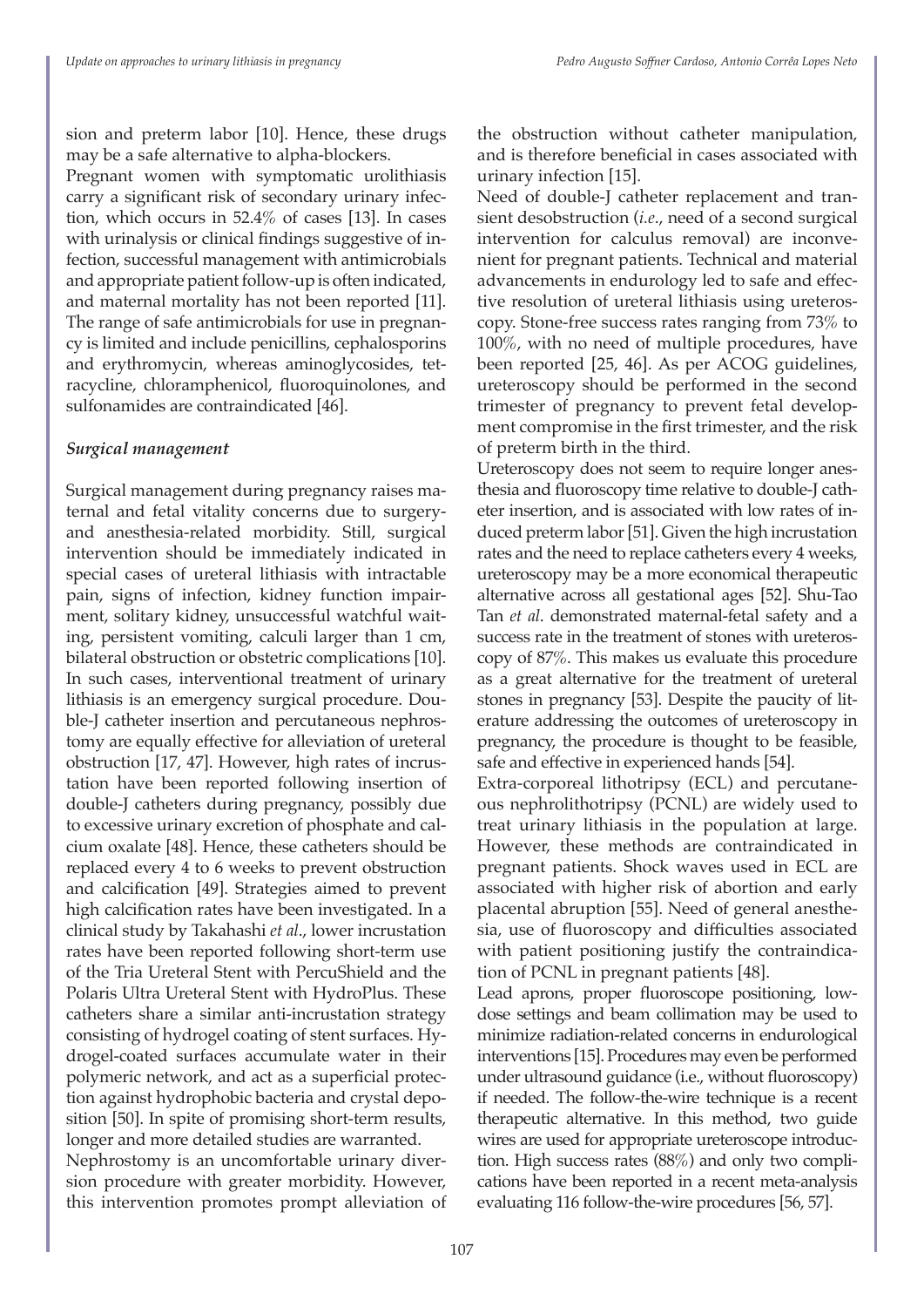With the paradigm shift surrounding surgical management of ureteral lithiasis in mind, Semins *et al*. conducted a study aimed to establish criteria for definitive ureteroscopic treatment. In cases amenable to interventional management, ureteroscopy is preferable to ureteral stenting, with the exception of patients presenting with fever, infection, multiple and/or bilateral calculi, pregnancy complications or anatomical changes, or patients in the first or end of third trimester of pregnancy [10].

Ureteroscopy allows definitive resolution of ureteral lithiasis, carries a lower risk of maternal and fetal complications and is cheaper than double-J catheter insertion, since it does not require multiple interventions [10].

Ideally, surgical interventions should be carried out in the second trimester, since anesthetic and surgical procedures may cause fetal malformations in the first trimester, or induce preterm birth in the third trimester. However, ideal intervention timing is not always possible.

Nitrous oxide should be avoided and regional anesthesia selected to minimize anesthetic risks [13]. Prophylactic use of tocolytics is recommended in women beyond 20 weeks of gestation. Fetal heart



**Figure 2.** *Management of lithiasis during pregnancy.*

\*Special situations: intractable pain, signs of infection, kidney function impairment, solitary kidney, failure in watchful waiting, persistent vomiting, calculi larger than 1 cm, bilateral obstruction, obstetric complications; \*\*Watchful waiting: analgesia + fluid therapy + calcium channel blockers (optional); \*\*\*Perform urinary diversion if: fever/ infection, multiple and/or bilateral calculi, pregnancy complications, first trimester, anatomical changes, and end of third trimester.

rate and uterine activity should be monitored over the course of the perioperative period [13].

#### **CONCLUSIONS**

Urinary lithiasis is a common condition in obstetric patients. Yet, diagnostic and therapeutic approaches remain challenging. Ultrasonography is the diagnostic imaging modality of choice. Doppler US, ureterovesical flow assessment and transvaginal US may be used for optimal outcomes.

Magnetic resonance imaging is the next diagnostic alternative in cases of USG failure. Low-dose CT may be indicated. However, more studies are needed to support the safety of this procedure during pregnancy.

Well-established endurologic techniques are associated with maternal and fetal safety concerns in the obstetric population. Watchful waiting is the therapeutic approach of choice. Literature addressing medical expulsion therapy with alpha-blockers is scarce. Hence, this therapeutic approach may be risky in pregnant patients due to lack of scientific evidence and pharmacological safety criteria. In contrast, calcium channel blockers are widely used in obstetric patients to control gestational disorders. These drugs have a good maternal and fetal safety profile and may be a safe alternative, despite the paucity of scientific evidence of its efficiency.

Given the risk of fetal complications, surgical management, whenever indicated, should be carried out as early as possible. Desobstruction via percutaneous nephrostomy or double-J catheter insertion are effective palliative treatment alternatives. Need of catheter replacement every 4 weeks due to incrustation has led to the development of catheters with lower calcification risks, as well as to wider indication of interventional approaches, such as ureteroscopy for immediate case resolution (**Figure 2**).

#### **COMPLIANCE WITH ETHICAL STANDARDS**

#### *Authors contribution*

Each author gave a substantial contribution or the preparation of the manuscript.

#### *Funding*

None.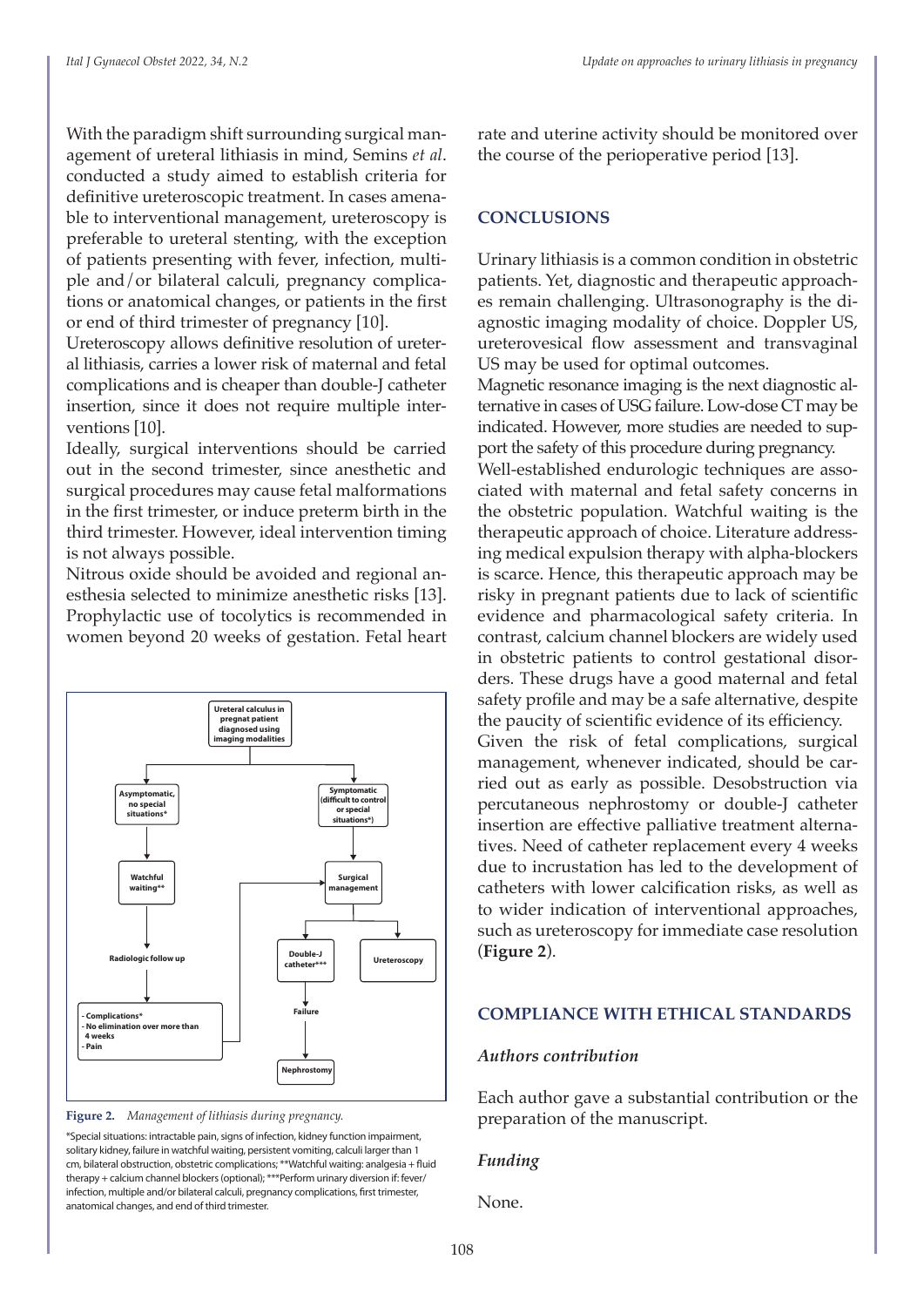# *Study registration*

 $N/A$ .

# *Disclosure of interests*

The authors declare that they have no conflict of interests.

*Ethical approval*

N/A.

# *Informed consent*

 $N/A$ .

# *Data sharing*

Data are available under reasonable request to the corresponding author.

# **ACKNOWLEDGMENTS**

We are grateful to the Department of Urology of the Centro Universitário Saúde ABC FMABC for supporting this project.

# **REFERENCES**

- 1. Scales CD Jr, Smith AC, Hanley JM, Saigal CS; Urologic Diseases in America Project. Prevalence of kidney stones in the United States. Eur Urol. 2012;62(1):160-5. doi: 10.1016/j.eururo.2012.03.052.
- 2. Stamatelou KK, Francis ME, Jones CA, Nyberg LM, Curhan GC. Time trends in reported prevalence of kidney stones in the United States: 1976-1994. Kidney Int. 2003;63(5):1817-23. doi: 10.1046/j.1523-1755.2003.00917.x
- 3. Thongprayoon C, Krambeck AE, Rule AD. Determining the true burden of kidney stone disease. Nat Rev Nephrol. 2020;16(12):736-46. doi: 10.1038/s41581-020-0320-7.
- 4. Lieske JC, Peña de la Vega LS, Slezak JM, Bergstralh EJ, Leibson CL, Ho KL, et al. Renal stone epidemiology in Rochester, Minnesota: an update. Kidney Int. 2006;69(4):760-4. doi: 10.1038/ sj.ki.5000150.
- 5. Strope SA, Wolf JS Jr, Hollenbeck BK. Changes in gender distribution of urinary stone disease.

Urology. 2010;75(3):543-6, 546.e1. doi: 10.1016/j. urology.2009.08.007.

- 6. Nowfar S, Palazzi-Churas K, Chang DC, Sur RL. The relationship of obesity and gender prevalence changes in United States inpatient nephrolithiasis. Urology. 2011;78(5):1029-33. doi: 10.1016/j.urology.2011.04.011.
- 7. Powell CR, Stoller ML, Schwartz BF, Kane C, Gentle DL, Bruce JE, Leslie SW. Impact of body weight on urinary electrolytes in urinary stone formers. Urology. 2000;55(6):825-30. doi: 10.1016/s0090-4295(99)00617-2. Erratum in: Urology 2000;56(2):352.
- 8. Ekeruo WO, Tan YH, Young MD, Dahm P, Maloney ME, Mathias BJ, et al. Metabolic risk factors and the impact of medical therapy on the management of nephrolithiasis in obese patients. J Urol. 2004;172(1):159-63. doi: 10.1097/01. ju.0000128574.50588.97.
- 9. Riley JM, Dudley AG, Semins MJ. Nephrolithiasis and pregnancy: has the incidence been rising? J Endourol. 2014;28(3):383-6. doi: 10.1089/ end.2013.0570.
- 10. Semins MJ, Matlaga BR. Management of urolithiasis in pregnancy. Int J Womens Health. 2013;5:599-604. doi: 10.2147/IJWH.S51416.
- 11. Butler EL, Cox SM, Eberts EG, Cunningham FG. Symptomatic nephrolithiasis complicating pregnancy. Obstet Gynecol. 2000;96(5 Pt 1):753- 6. doi: 10.1016/s0029-7844(00)01017-6.
- 12. Meria P, Hadjadj H, Jungers P, Daudon M; Members of the French Urological Association Urolithiasis Committee. Stone formation and pregnancy: pathophysiological insights gained from morphoconstitutional stone analysis. J Urol. 2010;183(4):1412-6. doi: 10.1016/j.juro.2009.12.016.
- 13. Korkes F, Rauen EC, Heilberg IP. Urolithiasis and pregnancy. J Bras Nefrol. 2014;36(3):389-95. English, Portuguese. doi: 10.5935/0101-2800.20140055.
- 14. Knoll T. Epidemiology, Pathogenesis, and Pathophysiology of Urolithiasis. Euro Urol Suppl. 2010; 9(12):802-6. doi:10.1016/j.eursup.2010.11.006.
- 15. Bjazevic J, Razvi H. Stones in pregnancy and pediatrics. Asian J Urol. 2018;5(4):223-34. doi: 10.1016/j.ajur.2018.05.006.
- 16. Hill CC, Pickinpaugh J. Physiologic changes in pregnancy. Surg Clin North Am. 2008;88(2):391- 401, vii. doi: 10.1016/j.suc.2007.12.005.
- 17. Pedro RN, Das K, Buchholz N. Urolithiasis in pregnancy. Int J Surg. 2016;36(Pt D):688-92. doi: 10.1016/j.ijsu.2016.10.046.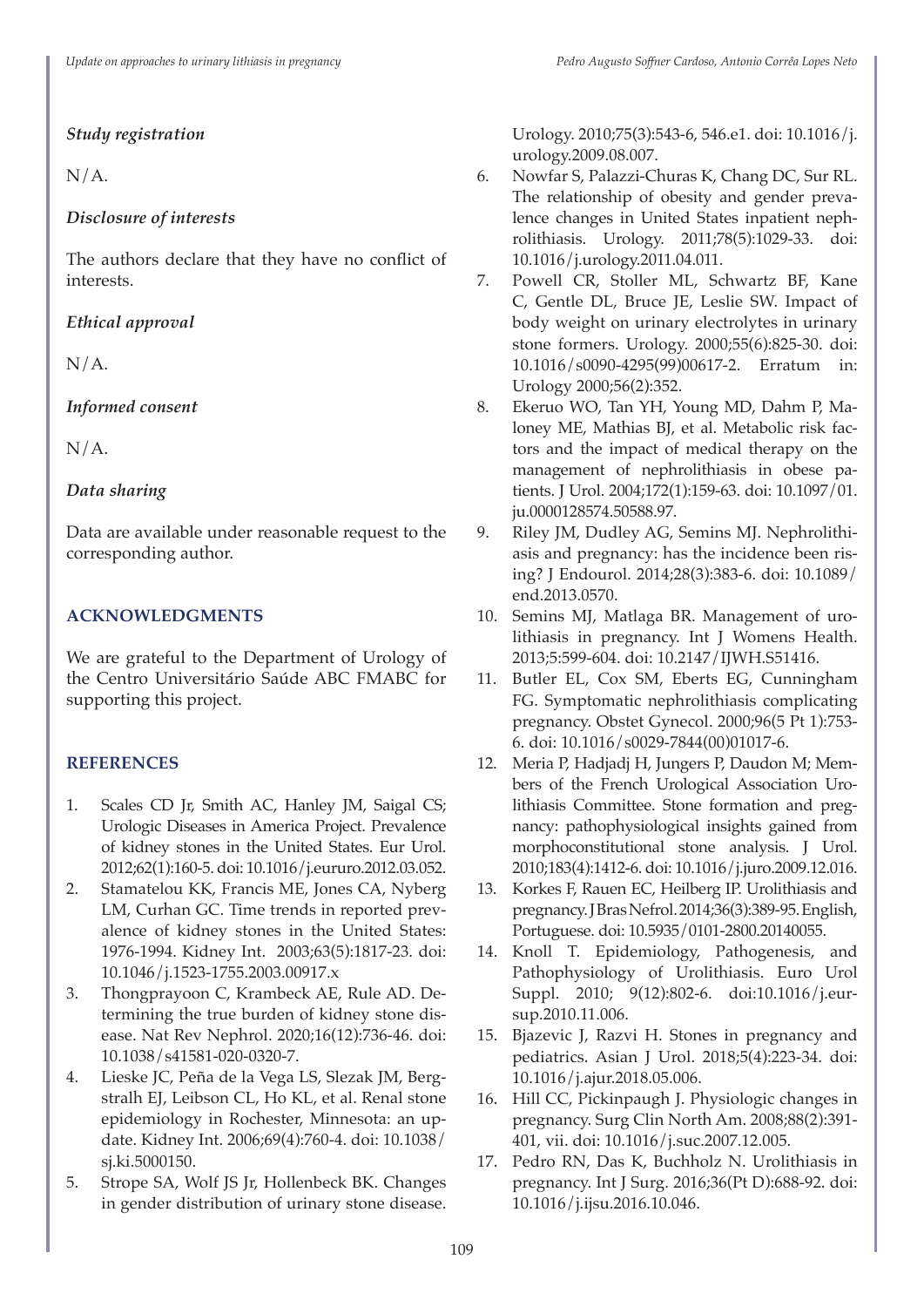- 18. Valovska MI, Pais VM Jr. Contemporary best practice urolithiasis in pregnancy. Ther Adv Urol. 2018 Feb 8;10(4):127-38. doi: 10.1177/1756287218754765.
- 19. Swanson SK, Heilman RL, Eversman WG. Urinary tract stones in pregnancy. Surg Clin North Am. 1995;75(1):123-42. doi: 10.1016/s0039- 6109(16)46539-4.
- 20. Ross AE, Handa S, Lingeman JE, Matlaga BR. Kidney stones during pregnancy: an investigation into stone composition. Urol Res. 2008;36(2):99- 102. doi: 10.1007/s00240-008-0138-4.
- 21. Parulkar BG, Hopkins TB, Wollin MR, Howard PJ Jr, Lal A. Renal colic during pregnancy: a case for conservative treatment. J Urol. 1998;159(2):365-8. doi: 10.1016/s0022- 5347(01)63918-1.
- 22. Resim S, Ekerbicer HC, Kiran G, Kilinc M. Are changes in urinary parameters during pregnancy clinically significant? Urol Res. 2006;34(4):244- 8. doi: 10.1007/s00240-006-0051-7.
- 23. Biyani CS, Joyce AD. Urolithiasis in pregnancy. I: pathophysiology, fetal considerations and diagnosis. BJU Int. 2002;89(8):811-8; quiz i-ii. doi: 10.1046/j.1464-410x.2002.02772.x.
- 24. Stothers L, Lee LM. Renal colic in pregnancy. J Urol. 1992;148(5):1383-7. doi: 10.1016/s0022- 5347(17)36917-3.
- 25. Andreoiu M, MacMahon R. Renal colic in pregnancy: lithiasis or physiological hydronephrosis? Urology. 2009;74(4):757-61. doi: 10.1016/j. urology.2009.03.054.
- 26. Boridy IC, Maklad N, Sandler CM. Suspected urolithiasis in pregnant women: imaging algorithm and literature review. AJR Am J Roentgenol. 1996;167(4):869-75. doi: 10.2214/ ajr.167.4.8819373.
- 27. Fulgham PF, Assimos DG, Pearle MS, Preminger GM. Clinical effectiveness protocols for imaging in the management of ureteral calculous disease: AUA technology assessment. J Urol. 2013;189(4):1203-13. doi: 10.1016/j. juro.2012.10.031.
- 28. Coursey CA, Casalino DD, Remer EM, Arellano RS, Bishoff JT, Dighe M, et al. ACR Appropriateness Criteria® acute onset flank pain--suspicion of stone disease. Ultrasound Q. 2012;28(3):227- 33. doi: 10.1097/RUQ.0b013e3182625974.
- 29. Nash Z, Mascarenhas L. Renal calculi in pregnancy? The role of ultralow-dose CT. BMJ Case Rep. 2013;2013:bcr2013009021. doi: 10.1136/bcr-2013-009021.
- 30. Teichman JM. Clinical practice. Acute renal colic from ureteral calculus. N Engl J Med. 2004;350(7):684-93. doi: 10.1056/NE-JMcp030813.
- 31. Hernandez N, Pais VM Jr. Diagnostic and management considerations for nephrolithiasis in the gravid patient. Clin Nephrol. 2016;85(2):70- 6. doi: 10.5414/CN108770.
- 32. Shokeir AA, Mahran MR, Abdulmaaboud M. Renal colic in pregnant women: role of renal resistive index. Urology. 2000;55(3):344-7. doi: 10.1016/s0090-4295(99)00475-6.
- 33. White WM, Zite NB, Gash J, Waters WB, Thompson W, Klein FA. Low-dose computed tomography for the evaluation of flank pain in the pregnant population. J Endourol. 2007;21(11):1255-60. doi: 10.1089/end.2007.0017.
- 34. Pais VM Jr, Payton AL, LaGrange CA. Urolithiasis in pregnancy. Urol Clin North Am. 2007;34(1):43-52. doi: 10.1016/j.ucl.2006.10.011.
- 35. Dai JC, Nicholson TM, Chang HC, Desai AC, Sweet RM, Harper JD, et al. Nephrolithiasis in Pregnancy: Treating for Two. Urology. 2021;151:44-53. doi: 10.1016/j.urology.2020.06.097.
- 36. Mullins JK, Semins MJ, Hyams ES, Bohlman ME, Matlaga BR. Half Fourier single-shot turbo spin-echo magnetic resonance urography for the evaluation of suspected renal colic in pregnancy. Urology. 2012;79(6):1252-5. doi: 10.1016/j.urology.2011.12.016.
- 37. Regan F, Kuszyk B, Bohlman ME, Jackman S. Acute ureteric calculus obstruction: unenhanced spiral CT versus HASTE MR urography and abdominal radiograph. Br J Radiol. 2005;78(930):506- 11. doi: 10.1259/bjr/22314006.
- 38. Chen MM, Coakley FV, Kaimal A, Laros RK Jr. Guidelines for computed tomography and magnetic resonance imaging use during pregnancy and lactation. Obstet Gynecol. 2008;112(2 Pt 1):333-40. doi: 10.1097/AOG.0b013e318180a505.
- 39. Parks JH, Worcester EM, Coe FL, Evan AP, Lingeman JE. Clinical implications of abundant calcium phosphate in routinely analyzed kidney stones. Kidney Int. 2004;66(2):777-85. doi: 10.1111/j.1523- 1755.2004.00803.x.
- 40. Committee Opinion No. 723: Guidelines for Diagnostic Imaging During Pregnancy and Lactation. Obstet Gynecol. 2017;130(4):e210-e216. doi: 10.1097/AOG.0000000000002355. Erratum in: Obstet Gynecol. 2018;132(3):786.
- 41. Nakada SY, Coyle TL, Ankem MK, Moon TD, Jerde TJ. Doxazosin relaxes ureteral smooth mus-